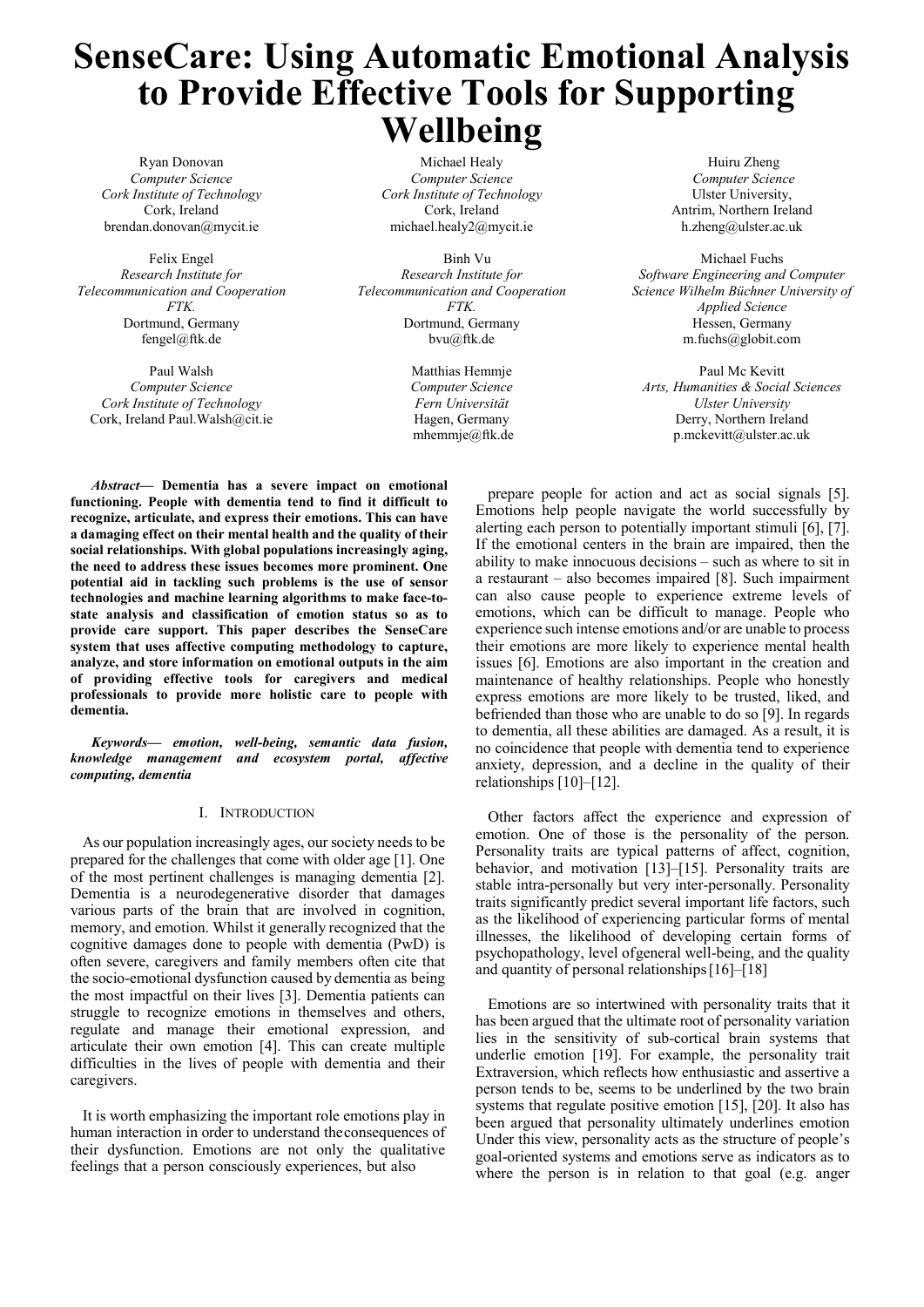emerges as a result of a potential route to a goal being blocked). Regardless of which view is correct, it is clear that an understanding of emotions is incomplete without an understanding of personality and vice versa.

However, it is not clear how personality is affected by dementia. This is partially because the methods for personality analysis, self-report, are insufficient to those who experience sharp cognitive decline [3]. Therefore, there is a need for interventions that help manage the issues caused by emotional dysfunction whilst also offering insight into the changes dementia can cause to the long-term internal psychological configuration of the person. A system that can do both will provide a more holistic intervention that can be matched to the individuality of the person receiving care.

The field of affective computing offers promising solutions in aiding people with dementia with these issues. In recent years, there have been increasing developments in the use of emotion detection technology [21]. One example is the rise of face-to-state analysis. The SenseCare project uses a liveaction camera to record the facial movements of people and then by using machine learning algorithms it can classify the emotion expressed by the person [22], [23]. This classification system is based on Paul Ekman's basic emotion theory. Ekman posited that there existed a universal set of emotions, rooted in the central nervous system, that were expressed in similar ways across cultures [24]. These basic features were coded by facial action units, which decodes emotions in terms of particular muscle movements on the face. Essentially, forming the *Facial Action Coding System*  (FACS) [25]. The SenseCare project aims to automate the recognition of these basic emotional states, via facial expressions and other important behavioral, cognitive, and physiological signals. It then creates a data archive for researchers to access and is made available for healthcare professionals to use. The rest of this paper will discuss the details the infrastructure of the SenseCare System, its implementation, preliminary results, and plans for future fieldwork.

#### II. SENSECARE SYSTEM INFRANSTRUCTURE

The infrastructure of the SenseCare system is illustrated in Figure 1.



**Figure 1 SenseCare System Infrastructure** 

- *A. Inputs* 
	- A standard webcam either built into a laptop computer or an external device provides visual data for analysis.
	- The Empatica E4: is a wearable sensor that is designed for the purposes of research and meets clinical standards [for more information, see: 26]. One of its main features is that it provides photoplethysmography (PPG). It also provides EDA analytics for galvanic skin response, autonomic arousal and excitement, sympathetic activation, an infrared skin temperature thermopile, and an accelerometer for movement data. It can be downloaded via the Empatica Manager for both Windows and Mac. The Empatica APA is suitable for the development of mobile, tablet, and PC apps.
	- Passive Infrared Sensors (PIR) are used for the purposes of monitoring the movement of PwD in care settings. This provides information about the particular environment each person is and can be incorporated in order to provide a more contextually based emotion analysis.
	- Clinical data are a vital aspect of providing holistic care. The data ranges from the stage of dementia each person is currently in, any conditions the person with dementia is experiencing, what medication each person is taking, and care notes that provide information about the particular needs each person needs in their care.
	- Test Data: In the course of the SenseCare project, various test data sets have been produced to derive requirements and to test our solutions.The consortium partner INMARK has provided three video streams of persons engaging in discussions that are manually annotated with a set of six emotions (the positive and three negative emotions). The emotions have been recognized through psychologists and are manually annotated in an Excel file together with a timestamp of occurrence. FusionServer is an analysis software provided by Cork Institute of Technology This software fuse together emotion detection streams from various devices, as wristband and Video. Analyzed emotions are classified according to the seven emotion classes: *anger, sadness, fear, joy, surprise, disgust* and *contempt*. Each emotion is embedded in the sentiment (negative or positive) of the detected emotion, the intensity, and a timestamp. The results are summarized in Table 1 (for further information about this output, please contact one of the authors).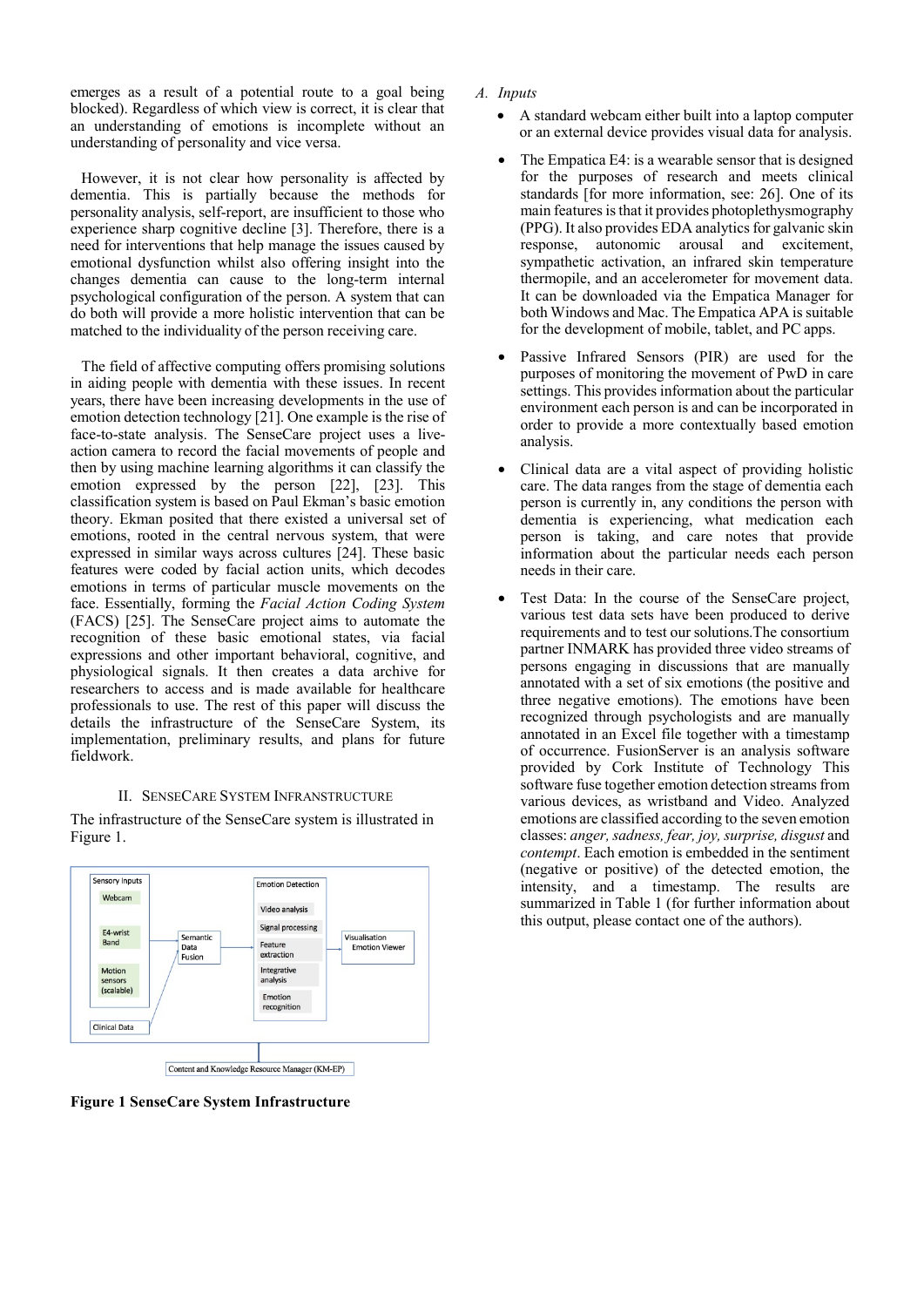Table I. Timestamped Emotional Analysis

| <b>Positive</b>                   |            |            | <b>Negative</b> |          |            |
|-----------------------------------|------------|------------|-----------------|----------|------------|
| Happiness                         | Interested | Enthusiasm | Bored           | Angry    | Frustrated |
| <b>Focus Group: BA</b><br>Capital |            |            |                 |          |            |
| 00:50:30                          | 00:21:00   | 02:00:40   | 00:35:12        | 01:10:15 | 01:48:20   |
| 01:32:00                          | 00:40:30   |            | 00:41:10        |          |            |
| 01:35:55                          | 01:00:35   |            | 01:20:41        |          |            |
|                                   | 01:05:20   |            | 01:25:15        |          |            |
|                                   | 01:07:15   |            | 01:45:30        |          |            |
|                                   |            |            | 01:51:30        |          |            |

# *B. Semantic Data Fusion*

In SenseCare the process of delivering and fusion of user(s) cognitive/affective state takes place in personal caregiving environments and lasts for a considerable amount of time. During this, personal data will be generated: sensory data, clinical data, care plan/execution data, and communications. A sensor, in the broad sense, is defined "*a device that responds to a physical stimulus (as heat, light, sound, pressure, magnetism, or a particular motion) and transmits a resulting impulse (as for measurement or operating a control)*<sup>"1</sup> In fact, from this definition, a broad range of available devices could act as a sensor. In SenseCare we will only apply these sensors that capture data of a person wellbeing in-home care scenarios (e.g. through video or physiological data) to analyze the emotional state of an observed person.

## *C. Emotion Detection*

The Emotion Viewer analyses real-time video feed and uses machine learning to automatically classify emotion. The system takes video footage, either already existing or captured via a webcam. It also contains tools that can be edited on the fly for controlling misclassifications

## *D. SenseCare KM-EP*

The KM-EP has been developed with the purpose of providing powerful tools for managing knowledge and content [27]. In each project, the KM-EP is extended to satisfy the unique requirements of the project. Following that same principle, the SenseCare KM-EP is developed on the KM-EP with new features and changes that support caregivers, medical professionals and researcher in this field in their works.

## III. IMPLEMENTATION

## *A. Emotion Viewer*

The Emotion Viewer has been developed to analyze real-time video and automatically classify emotions using a machine learning approach. The Emotion Viewer is designed as a webservice that allows users to stream video via a standard PC or laptop webcam. The users receive back an emotional classification via an HTML webpage format. Figure 2

illustrates the system's process of events from a high-level perspective.



**Figure 2 Sequence of Events in the Emotion Viewer**

 There are many different features which can be extracted from a human face to be used as parameters in machine learning algorithms. In order to analyze in real-time, it was necessary to leverage existing methods for extracting features of a human face. One of these methods is to use facial landmarks. Facial landmarks are defined as the detection and localization of certain key points on a human face. They are also known as vertices or anchor points. The Emotion Viewer uses the 68-point facial landmarks created by Multi- PIE [28]*.* 

The Multi-PIE mark-up, which is illustrated in Figure 3, is applied to both the training data and unseen data which also allowed the use of multiple training databases which do not use compatible mark-ups in their own annotations of the images. Using these facial landmarks, parameters were chosen to be the Euclidean distance from each point to every other point forming a mesh-like structure. Each line represents a parameter. Using this method with various existing facial expression databases, a model was created which can detect the six basic emotions.



**Figure 3 Illustration of 68-point Landmark Features Extracted by the Emotion Viewer** 

This model was then uploaded to our web service which outputs emotional classification for the video. A sample screenshot of the application can be seen in Figure 4 and a full review of the system and machine learning model can be found in this paper [28].

<sup>&</sup>lt;sup>1</sup> http://www.merriam-webster.com/dictionary/sensor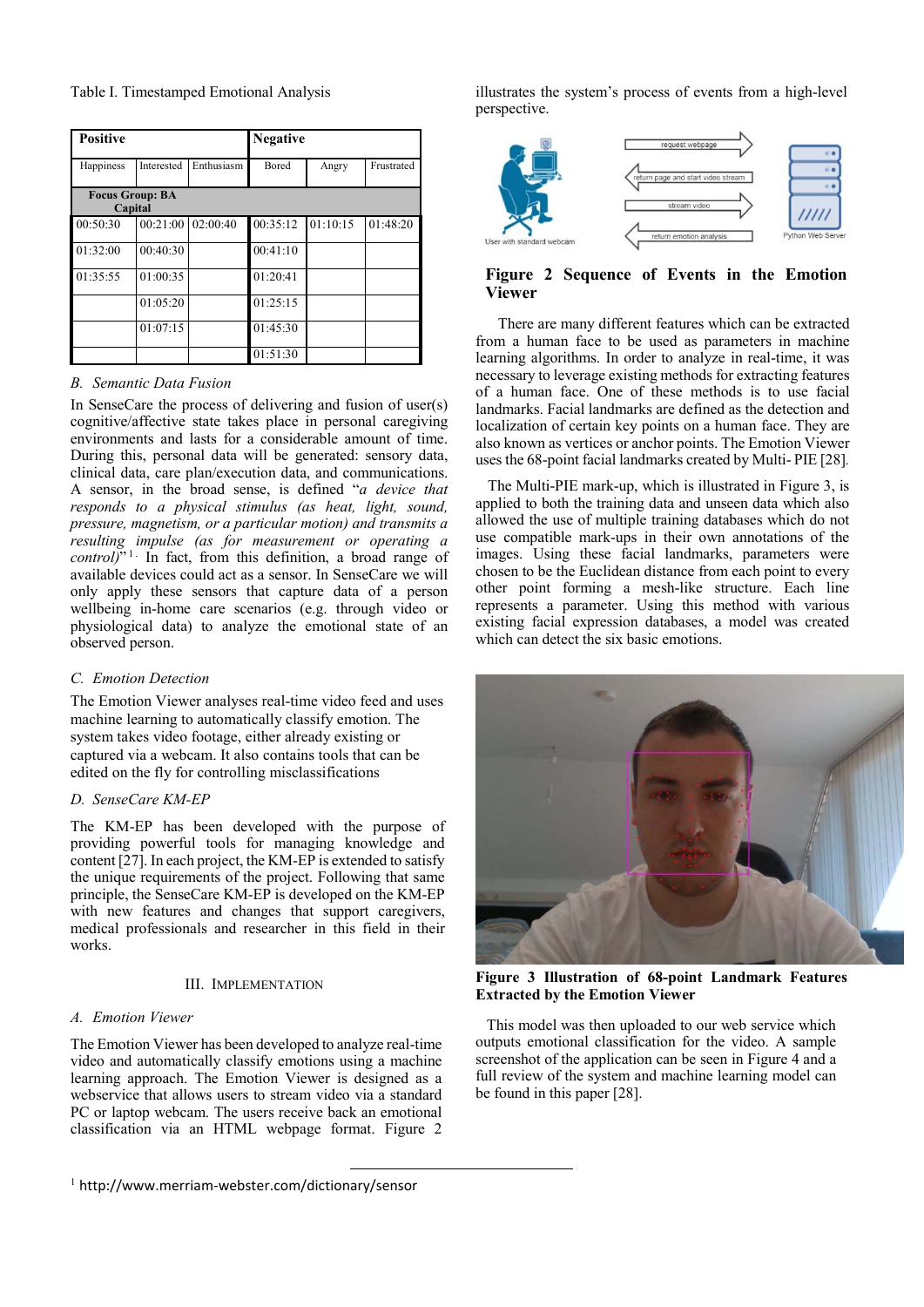

**Figure 4 Sample Output from Emotion Video** 

#### *B. Semantic Data Fusion*

One of the primary aims of SenseCare is the use of sensors to provide emotional analysis. However, importantly we expect to apply more than one sensor of a specific modality (e.g. video) or various sensors of different types (multimodal like video and physiological measurements) at a time to capture person wellbeing. Hence, the managed data within the SenseCare portal comes from distributed sources which are inherently of heterogeneous nature. To enable its comprehensive reuse in later access scenarios, it is required to enrich this data with further relevant information from associated databases and furthermore to convert it into a consistent and superordinate representation format. Commonly such processes are defined as *Data Fusion*. To enable broad subsequent processing, data exchange throughout system barriers and comprehensive knowledge management with managed data, the semantic data fusion will be realized by means of a semantic information integration process.

Having various semantic data fusion service instances deployed into a distributed server landscape leads directly to the challenge of data availability. This is because a service instance could be deployed on server 'A' and 'B', and, over time, e.g. through a load balancing event, automatically redeployment to a server 'C'. The availability of data in a distributed server environment, has been solved through the aggregation of server storage through GlusterFS<sup>2</sup>, that in our case has been proved as a stable and powerful solution.

Ontologies in the semantic data fusion layer will be specified to build a global structure that enables semantically enrichment and fusion of all resources available in session control protocol and their interrelations. Therefore, the SenseCare Data Fusion Ontology (SDFO) has been developed consisting of three layers. The first layer (core) addresses all high-level healthcare related concepts as upper

ontology. The Middle layer addresses concepts and interrelations of dementia care and connected health and serves domain-specific ontologies. Those ontologies do not serve all requirements from SenseCare, so that so-called domain adapters will refine the domain ontologies with respect to further concepts and interrelations required. This architecture is displayed in Figure 5. Readers are referred to [29] for a detailed description of the ontology implementation.

# **Figure 5 SenseCare Data Fusion Ontology Architecture**

| Healthcare                         |           | Core Ortology            |
|------------------------------------|-----------|--------------------------|
| Dementia Care and Connected Health |           | <b>Domain Ontologies</b> |
| Release 1                          | Release n | Domain Adapter           |

The SenseCare Data Fusion Layer applies a microservice architecture, realized on a base of docker containers<sup>3</sup> that are managed in swarm mode<sup>4</sup>. This enables a decentralized service design, with services communicating through REST interfaces, effective cluster management including load balancing and easy service scaling. Figure 6 is a screenshot of a recent swarm deployment. In this deployment, all services are replicated (scaled) twice to ensure stable availability, distributed over three virtual machines to enable load balancing.

To this point in time, the Data Fusion is integrated into the Content and Knowledge Resource Manager (KM-EP) through a REST interface sharing the same authentication mechanism.

| $201 - 1$                                             |                                                 |                                                  |
|-------------------------------------------------------|-------------------------------------------------|--------------------------------------------------|
|                                                       |                                                 |                                                  |
|                                                       |                                                 |                                                  |
|                                                       |                                                 |                                                  |
| · dortmund                                            | edinburgh                                       | <b>O</b> muenster                                |
| manager                                               | worker                                          | worker                                           |
| 31.280G RAM                                           | 3.859G RAM                                      | 3.859G RAM                                       |
|                                                       |                                                 |                                                  |
| <b>* owim cureka</b>                                  |                                                 |                                                  |
| image: aureka-server:1.6@sha256                       |                                                 |                                                  |
| teg: 1.6@uNa256:23ecoP3035997d1<br>updated: 23/8 12:3 |                                                 |                                                  |
| <b>RIPLAMETH TOLT IS AUTO LOPPATRA</b>                |                                                 |                                                  |
| <b>State Enumning</b>                                 |                                                 |                                                  |
| · owim_visualizer                                     | <b>* owim eureka</b>                            | <b>@ owim_gateway</b>                            |
| image: visualiteratable@sha2563                       | Inage : eureka-pervent 6@sha256                 | mage: piteway:1.5@sha256:5c23d                   |
| ing: stable@sha256:bc6801326772                       | tag: 1.60aha256:23eoir3035997d1                 | tail: 1.50sha2565c23dbabb66fcc6f                 |
| updated : 22/8 12:3                                   | updated : 22/8 12:5                             | Godwin (1228 12:3)                               |
| 6:5030+20015=301+44259x10u5bf                         | Tera935f6824b28d45ada2745966<br>state : rumming | marrizedBS95e1bd4a10be3co7o2<br>state : running  |
| state : nunning                                       |                                                 |                                                  |
| <b>a awim fusion</b>                                  | <b>* owim_fusion</b>                            | <b>a</b> owim_config                             |
| image: pemanticfusion:1:168eha25                      | hare : perturbic fusion: 1.160 ma25             | inage : config-aerver 1.1@sha25Exd               |
| tag: 1.15#sha256:462922132afa371                      | tag: 1.16@sha256.4b2922132ahs371                | tag: 1,1@sha258.e555f701o8ba35d                  |
| updated : 22/8 13:3                                   | updated: 22/8 12:3                              | updated: 22/8 12:3                               |
| dceeabedZd61ad6748beli3f66650cd                       | 192454-01151300656076103dad7                    | 540115+fc4b5c63bc13d5dd52+714+<br>state: running |
|                                                       | state: numine                                   |                                                  |

**Figure 6 Recent Swarm Development of SenseCare System** 

 <sup>2</sup> https://github.com/gluster/glusterfs

<sup>3</sup> https://www.docker.com/why-docker

<sup>4</sup> https://docs.docker.com/engine/swarm/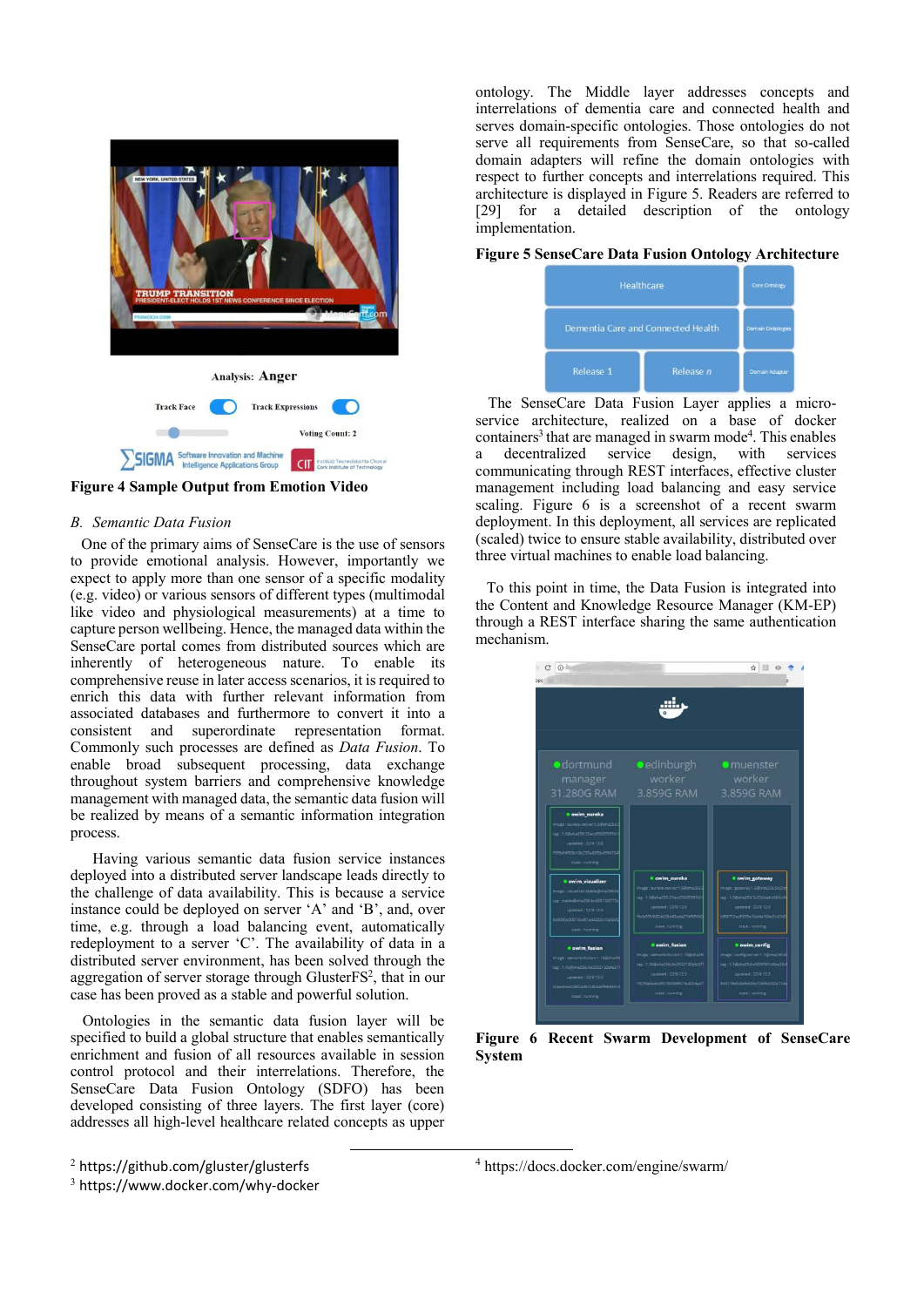### *C. SenseCare KM-EP*

The KM-EP is comprised of 5 subsystems and each of them has several components of its own. The Information Retrieval Subsystem (IRS) indexes contents and lets the user search for content using keywords, faceted search, and taxonomies. The Learning Management Subsystem (LMS) provides tools for authors and trainers to create e-learning courses using the contents in the KM-EP. The user can later register in these courses to obtain new knowledge. The Content and Knowledge Management Subsystem (CKMS) acts as a central repository for publications, multimedia, software, dialogs or medical records in the case of the SenseCare KM-EP. The authors use components in this subsystem to import, create, manage and classify their contents. The user can access these contents and rate their quality. The User Management Subsystem (UMS) manages all portal users and groups. Other systems can ask to authenticate KM-EP user's identity using OpenID Connect<sup>5</sup> integrated into this subsystem. The Storage Management Subsystem (SMS) provides storage for files and documents. They can either be stored in a local server or on the cloud for better access speed and availability. Figure 7 describes the core architecture of the KM-EP [30].



#### **Figure 7 KM-EP's Core Architecture**

The KM-EP is developed using the Symfony framework, one of the leading PHP frameworks supporting the creation of web applications<sup>6</sup>. On the front end, some frameworks and libraries, such as AngularJS, jQuery, Bootstrap3, are used to provide a seamless experience for the users.

#### IV. PRELIMINARY RESULTS

The SenseCare system is still under development. Currently, the Emotion Viewer has been developed. The SVM is implemented for emotion detection with an overall accuracy of  $\sim 88\%$  [21]. System testing has been conducted using real-time videos, featuring political speeches from both Barack Obama and Donald Trump TV-shows, and TVcommercials. The emotion viewer classifies six basic emotions: anger, happiness, surprise, disgust, fear, sadness. A demonstration of the emotion viewer on each of the above videos can be found via the following link:

https://www.youtube.com/playlist?list=PLwagddoyFHYZO CeOVoTnM2UFYKhyMuwEJ

 The semantic data fusion and the KM-EP have been implemented and integrated. This has led to the development of several content and knowledge management aids including:

- A Centralized digital library and media archive for content objects. The system functions as a digital library for publications and various media contents, such as presentations and recordings. This makes the contents more accessible. The system is also robust in that it prevents the loss of important materials if the provider is out of business or their server is down.
- Unified access rights: The system enables crossorganization access with the use of OpenID authentication. New systems users do not require separate accounts for separate organizations.
- Detailed metadata: Content is provided quicker and more efficiently through the use of the content object's meta-data.
- Simple faceted search with categorization: The system comes with a clear taxonomy of organization. The contents within the organization are categorized by author and experts. This enables more efficient content searching for users. (Further information on these is given in [30])

#### V. SUMMARY AND FUTURE WORK

Affective Computing has produced promising results in its ability to provide an automatic classification of emotions. The SenseCare system described above has pushed this technological capability to provide real-time analysis of video footage. The software has been created in a manner that allows it to be of use to healthcare professionals. This pushes the field closer to providing more effective care towards those who suffer from the impairments caused by dementia.

The next step in the refinement and development of this system is laboratory studies. Non-clinical members of the population will be recruited to take part in a two-part experiment. In the first part of the experiment, participants will be asked to fulfill an extensive personality questionnaire, which will break down their personality into 15 factors, composing of five major factors and ten subfactors. In the second part of the experiment, the participants will be invited to a laboratory setting where they will be exposed to a variety of standardized emotional stimuli in order to evoke the basic emotions they will do so in front of the SenseCare Intel camera whilst wearing the E4 wristband. The aim of this experiment is two-fold. First, to create a real-time video database for future research in order to improve emotion classification, reproducibility, and functionality for healthcare professionals. Second, to gain a deeper health-care understanding of the relationship between personality traits and emotional experience and expression in order to understand the deeper causes of the psychological issues caused by dementia.

5 https://openid.net/connect/